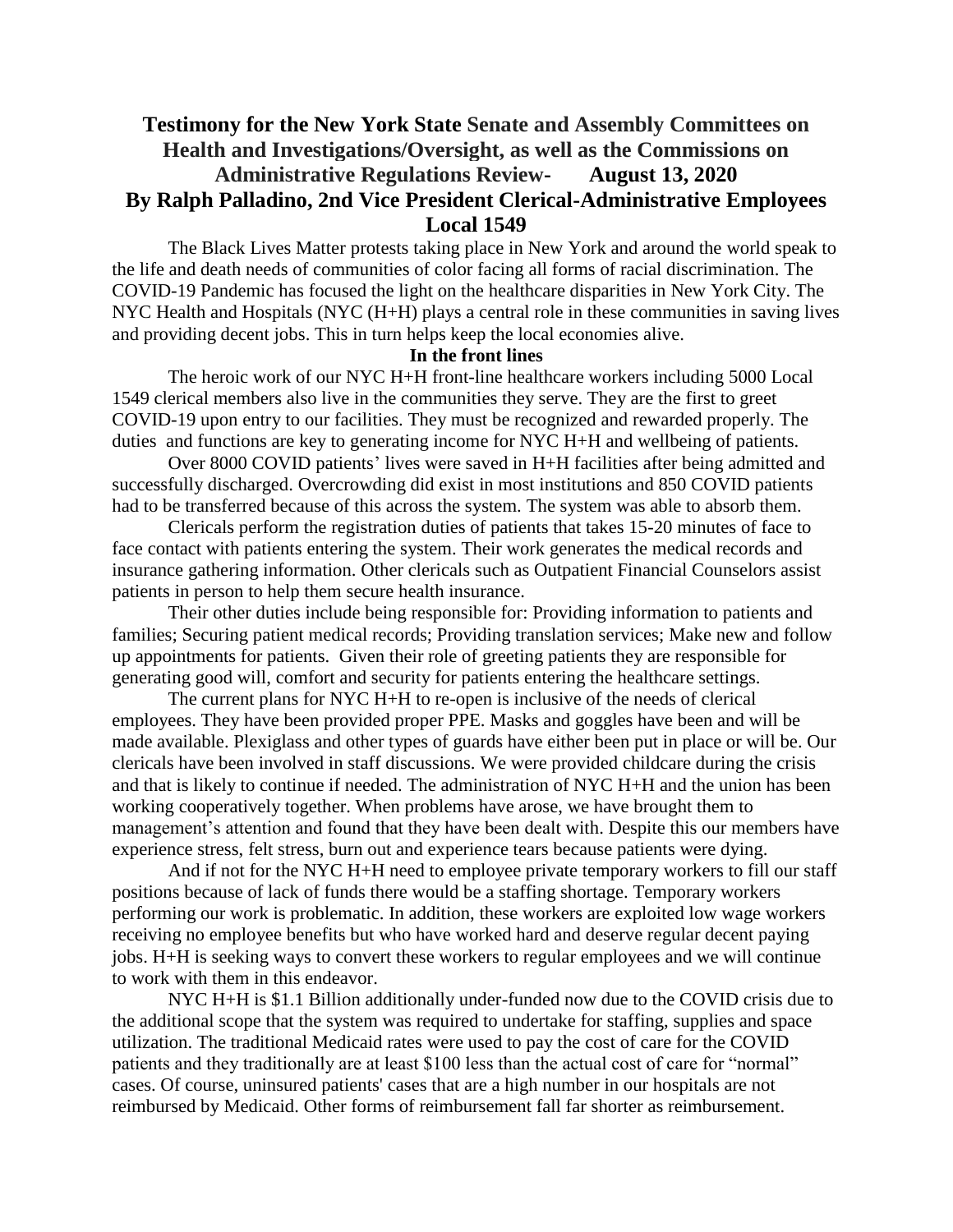#### **More budget cuts will be deadly**

Calls by some for reducing any public services, furloughing and layoff of workers, especially in public hospitals is wrong! This is especially true given the likely slow rebuilding processes and likelihood that COVID-19 will be with us for a while. The flu season is right around the corner and we can expect our Emergency Rooms to be at full capacity.

We believe that the state of New York needs to step up to help and assist our public hospitals. The state distribution of funding has always been unfair to public hospitals. *This is the subject of the recent Wall Street Journal article that is Addendum #1 to this testimony.* 

Underfunded hospitals had three times more COVID-19 related fatalities than others.

#### **State Revenues Must Increase.**

The state budget passed on April 1 meant a \$200 million cut to the NYC H+H budget. We can expect more of a cut in the state's "savings allocation plan" when it is announced that is supposed to deal with the projected state deficit of \$13B exacerbated by the COVID-19 pandemic. The governor now says \$30 billion will be needed over the next two years in order to meet state needs. *You will find specifics relating to NYC H+H needs in Addendum #2.* 

NYC H+H has an administrative overhead of from 1% to 3% only! Over the years the system has downsized staff by a third and cut beds. Local 1549 has cooperated with management to streamline finances gathering. No assistance to recoup funds lost the past few months and further cuts only mean CUTTING JOBS AND SERVICES in the communities hit hardest by the Pandemic and economic crisis. People will be more likely to die as a result.

The city administration has poured in billions of tax dollars to support NYC H+H over the past four years. There has been a big expansion in health insurance outreach and in access to healthcare facilities. Much more is needs to be done though. The city cannot possible be expected to do increase its' funding. Additional revenues are badly needed but the city is not allowed to borrow and can't raise taxes on those who can afford to pay without Albany's ok.

#### **No evidence that the rich will move if taxed more**

New York billionaire's wealth increased by **\$77 billion** during this Pandemic. The head of Amazon added to his penthouse in Manhattan he bought for \$80 million by adding two more floors for an additional \$18 million a couple of months ago. The head of Goldman Sax got a 20% raise in March and now makes almost \$28 million a year! You are telling us that these people cannot afford to pay more in taxes to help our state and economy?

Business journals, politicians and pundits say these rich people will leave the state if taxed more. But a Stanford University study states, "..there is little systematic evidence about elite mobility or the likelihood of tax flight among millionaires." There is no poll on why people move from New York that shows people move because of taxes. Most people leave because their employment changes or they retire.

**The New York City Health and Hospitals (NYC H+H) system holds the key to lessen health disparities in this city. It has been and will continue to be in the epicenter of the fight to protect the public's health. This is especially true given the apparent collapse of the employer based health insurance system. H+H helps all who need help regardless of ability to pay, especially immigrants. We cannot afford to lose any funding with an overhead of just 1%.**

**Our members are asking, "Where is the shared sacrifice in this crisis? We are not properly compensated, face layoffs and disease while the rich and corporations do not even pay their fair share of taxes!"** Thank you.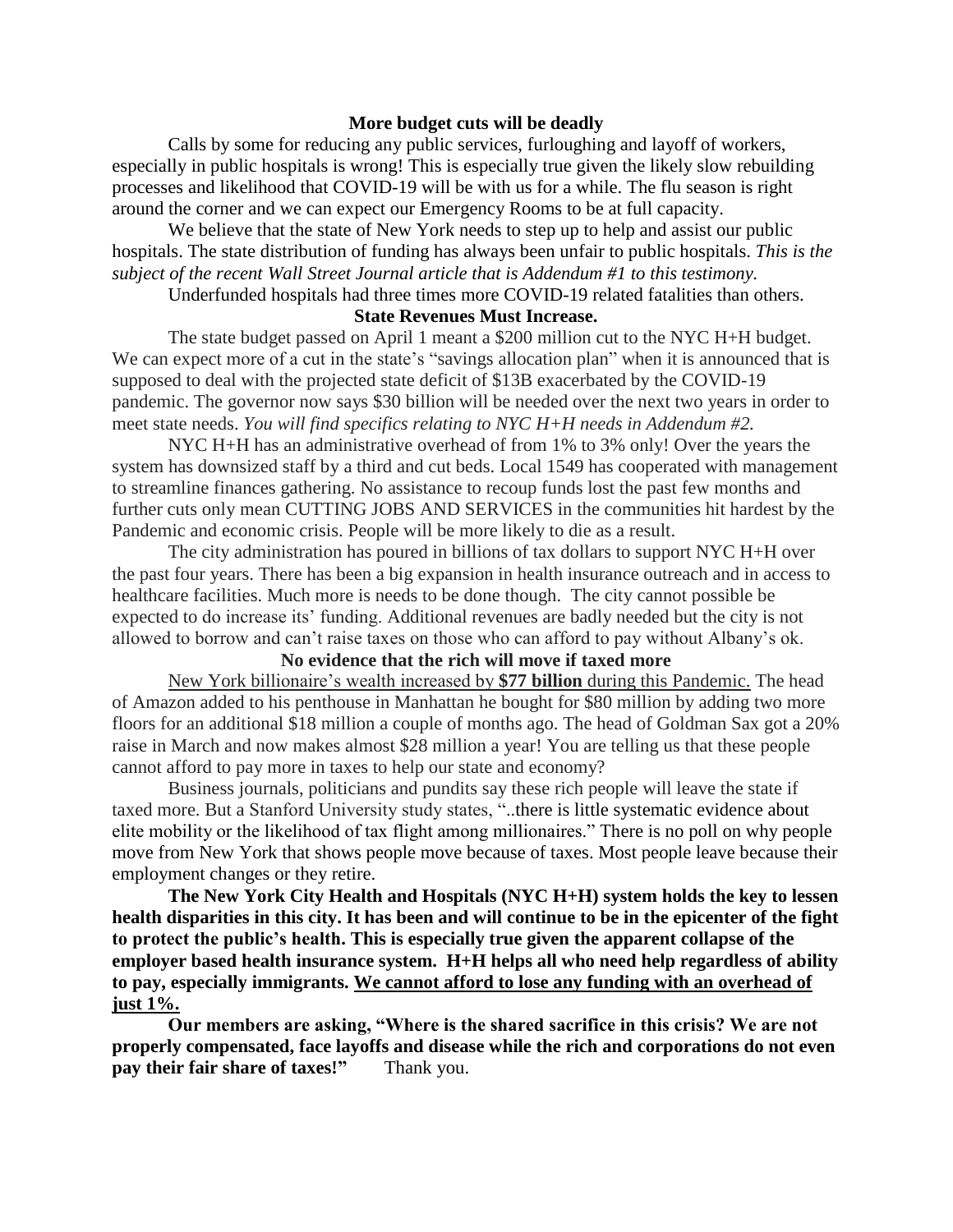*LOCAL 1549 represents 14,000 employees of the City of New York, 5,000 of whom work for the NYC Health and Hospitals, and Metro Plus HMO.*

**Ralph Palladino is** 2<sup>nd</sup> Vice President of Local 1549. He has worked at Bellevue Hospital for 41 *years and has been a patient there for the past 34 years. He served on Governor Spitzer's Healthcare Transition Team and was the Legislative Chair of the Bellevue Community Advisory Board.* 

# *Addendum 1*



#### **Coronavirus Takes Financial Toll on New York City's 'Safety-Net' Hospitals**

Melanie Grayce West and Joe Palazzolo The hospitals serving New York City's neediest and most vulnerable patients face a financial reckoning as a resu...

#### **Coronavirus Takes Financial Toll on New York City's 'Safety-Net' Hospitals**

Institutions reel from uncertainty about future of federal stimulus aid, longtime reliance on Medicaid reimbursements

The hospitals serving New York City's neediest and most vulnerable patients face a financial reckoning as a result of the new coronavirus outbreak and uncertain stimulus funding from Washington, officials at the institutions say.

New York City's Health + Hospitals system is running with about 18 days of cash on hand, officials say. The 11-hospital system will go lean on cash in June and July if more federal funding doesn't begin to flow, including from the Federal Emergency Management Agency. Officials say they are holding off decisions on internal cuts or layoffs until they have a stronger sense whether more federal funding is in store.

Typically, Health + Hospitals operates with a 1% margin, officials said. Revenue losses have been roughly \$20 million a week since the outbreak began in March, but officials are hopeful they will rebound as the institutions resume elective surgeries and ambulatory care.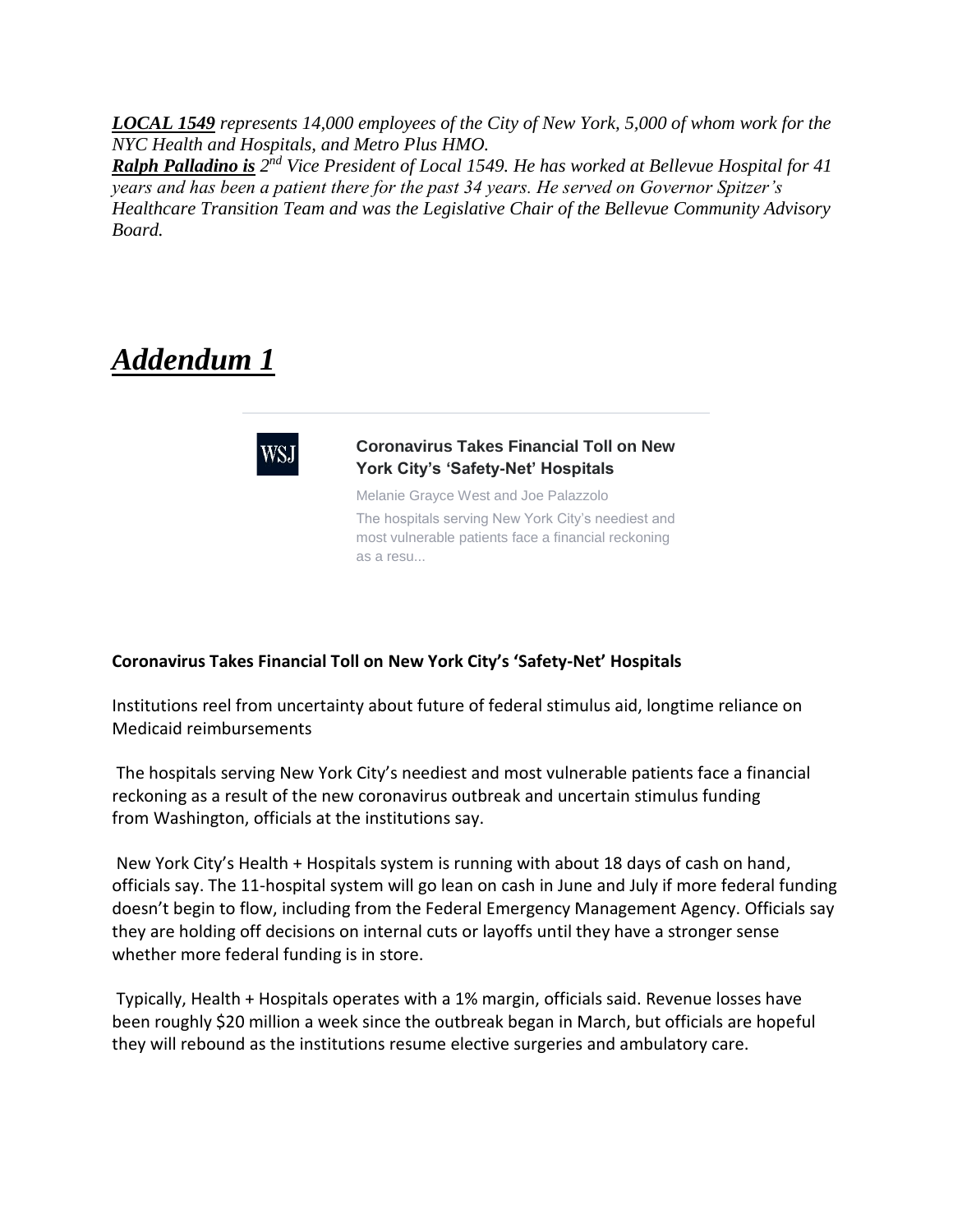In all, the expected cost of treating patients with coronavirus is \$1.1 billion, said Health  $+$ Hospitals officials. The system has received \$824 million from federal relief programs.

At the height of the coronavirus crisis, Health + Hospitals had more than 3,000 hospitalized patients, with 900 patients on ventilators. The hospitals are in some of the hardest hit areas in Queens and the Bronx. They have been forced to absorb costs for equipment, staffing, supplies and testing equipment, among other things.

"Where it's going to get difficult for us is now we gotta pay those bills," said John Ulberg, Health + Hospitals chief financial officer.

The federal government has pumped more than \$70 billion to hospitals across the U.S. The money included \$12 billion to hospitals in coronavirus hot-spots like New York City.

Health + Hospitals and several other independent nonprofit hospitals are known as safety-net hospitals because they care for the city's poorest and most vulnerable, including the uninsurable. Out of the \$12 billion for hotspot hospitals, they received about \$1.3 billion, according to data published by the U.S. Department of Health and Human Services. Roughly \$100 billion in funding has yet to be allocated, and officials at the safety-net hospitals are hoping that more of the remaining money flows their way.

On Tuesday, the Health and Human Services Department said it would distribute an additional \$10 billion to safety-net hospitals that have already received relief funds. The money will be sent later this week, the agency said.

New York safety-net hospitals don't yet know, however, how much is coming to them.

"We believe it was tailor made for us, however we are unsure about how much we will receive," said David Perlstein, president and chief executive of SBH Health System, the nonprofit organization that operates St. Barnabas Hospital in the Bronx, another safety-net institution that primarily serves patients insured by Medicaid.

A spokeswoman with HHS said eligible hospitals would receive at least \$5 million each and at most \$50 million.

Decades of policy decisions have led to perennial funding challenges for safety-net hospitals, their leaders say, but the Covid-19 crisis has been a tipping point, especially because it disproportionately affected patients of color and low-income communities.

The formulas used to distribute the first \$50 billion in funds to hospitals were calculated based on history of billing Medicare fees for service and patient revenue. That formula largely benefited wealthier hospital systems that treat a larger share of patients with Medicare and commercial insurance, which pay more than Medicaid, according to leaders at the city's safetynet hospitals.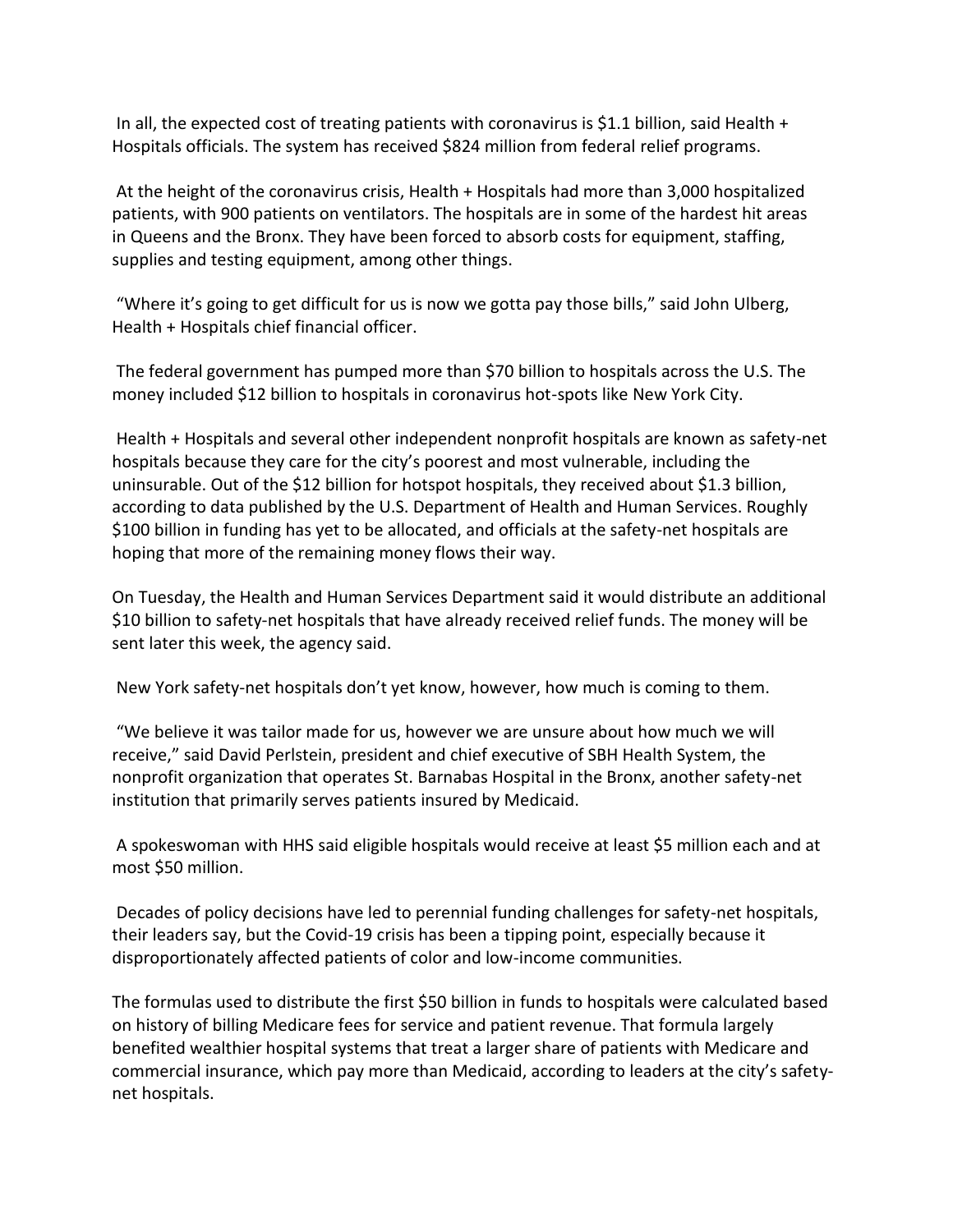By contrast, safety-net institutions largely serve the uninsured or people using Medicaid.

Some version of parity is now needed—preferably a funding method weighted to Medicaid volume, say leaders of the city's safety-net operators.

"I have talked till I'm blue in the face about the inequality that has existed in this system for years," said Dr. Perlstein of St. Barnabas. "I don't think anybody cares about poor people of color."

New York state is home to 27 hospitals with at least 50% of Medicaid or self-pay patient discharges, and most of them are in the city, according to data compiled by the Community Service Society, a group that advocates for low-income New Yorkers.

The Brooklyn Hospital Center, a 464-bed independent hospital in downtown Brooklyn that also serves many Medicaid patients, received about \$7 million from the first tranche of relief funds tied to patient revenue, according to HHS data.

By contrast, the 450-bed Lenox Hill Hospital on Manhattan's Upper East Side got about \$13 million, the data showed. Lenox Hill is part of the larger Northwell Health system, and it received patients from its sister institutions.

A spokeswoman for Northwell Health said Northwell has treated more Covid-19 patients than any other hospital system, including 15,000 admitted patients.

About half of Brooklyn Hospital Center's annual revenue comes from patients insured by Medicaid. The hospital lost about \$3 million to \$4 million a month before the pandemic, said chief executive Gary Terrinoni. Since March, it has lost as much as \$20 million a month and is projected to take a \$100 million revenue hit for the year, Mr. Terrinoni said. He said the Brooklyn Hospital Center needed government aid to have a "fighting chance" to avoid cutting staff or services.

The current budget shortfall—in a best-case scenario—is some \$20 million, he said. The hospital received about \$6.5 million from the federal government in initial disbursements, and took an advance of \$32.7 million from the Centers for Medicare & Medicaid Services, and if unpaid there is a 10% interest rateTargeted federal funding netted another \$46.9 million.

About 88% of St. Barnabas patients are insured through Medicaid, which doesn't reimburse hospitals for the full cost of care.

"The structural problems with the payment system are clear and they're old," Dr. Perlstein said.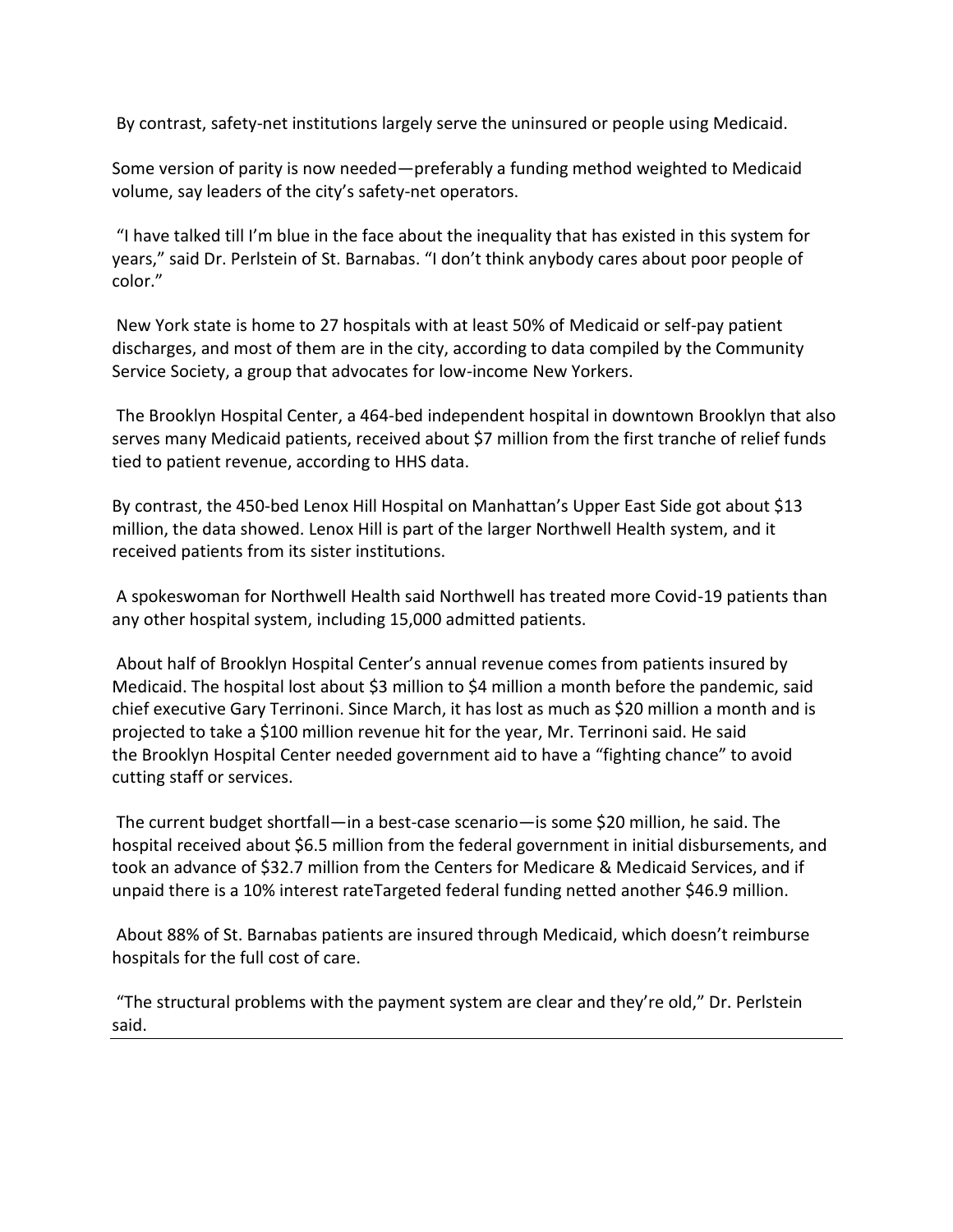# *Addendum 2*

# **ADDENDUM ON NYC H+H and State's COVID-19 Allocation Plan**

As you may know, the State is expected to release its savings allocation plan to deal with the projected State deficit of \$13B exacerbated by the COVID-19 pandemic. This is in addition to cuts of \$200 million already affecting NYC H+H due to the April 1 budget.

The cuts to NYC H+H are a slap in the face to the First Responders who are the real heroes in fighting the Pandemic.

NYC H+H and MetroPlus HMO operate with a 1-3% administrative cost! This leaves no other option than to lay off healthcare workers. This will hurt our ability to provide safety and health to all needy patients, not just COVID-19. Yet the private non-profits whose CEO's make millions of dollars running act more like for-profits and received more funding than they were entitled to based on patient mix. The tax dollars and Medicaid dollars are not following the patients.

- **The future of the health care system must address structural inequities.**
- **Safety net providers and the communities they serve need to be part of the discussion.**
- **They were not part of the Medicaid Redesign Team. Reinstate the enhanced safety net funds!**
- **No new cuts for enhanced safety net providers!**
- **Distribute DSH funds to H+H on a monthly schedule rather than in lump sum payments.**

**Background:** Safety net hospitals are at the front line of battling COVID-19, the worst public health crisis in this country in a century. We need support more than ever – not cuts!

### **"Re-imagine the health care system" should focus on:**

- At a press conference, the Governor cited the need to "reimagine the healthcare system" in order to prepare for future challenges. The State should focus on:
- Addressing health care disparities, including the financing structure.
- Addressing the disparity between well-resourced and needier hospitals, by establishing a tiered Medicaid payment for safety net hospitals.
- **Solution: The future of the health care system must address structural inequities. Safety net providers and the communities they serve need to be part of the discussion on the future of health care.**

### **Reinstate Enhanced Safety-Net (ESN) Funds:**

- The Legislature established the ESN definition in statute (Subdivision 34, of PHL 2807-C) and appropriated these funds for the past 3 years.
- Since 2017 the money was not distributed.
- In January 2020, DOB swept the funds saying CMS would not approve; we don't agree. We believe there is a way to distribute these funds (via the plans) in a more straightforward approach.